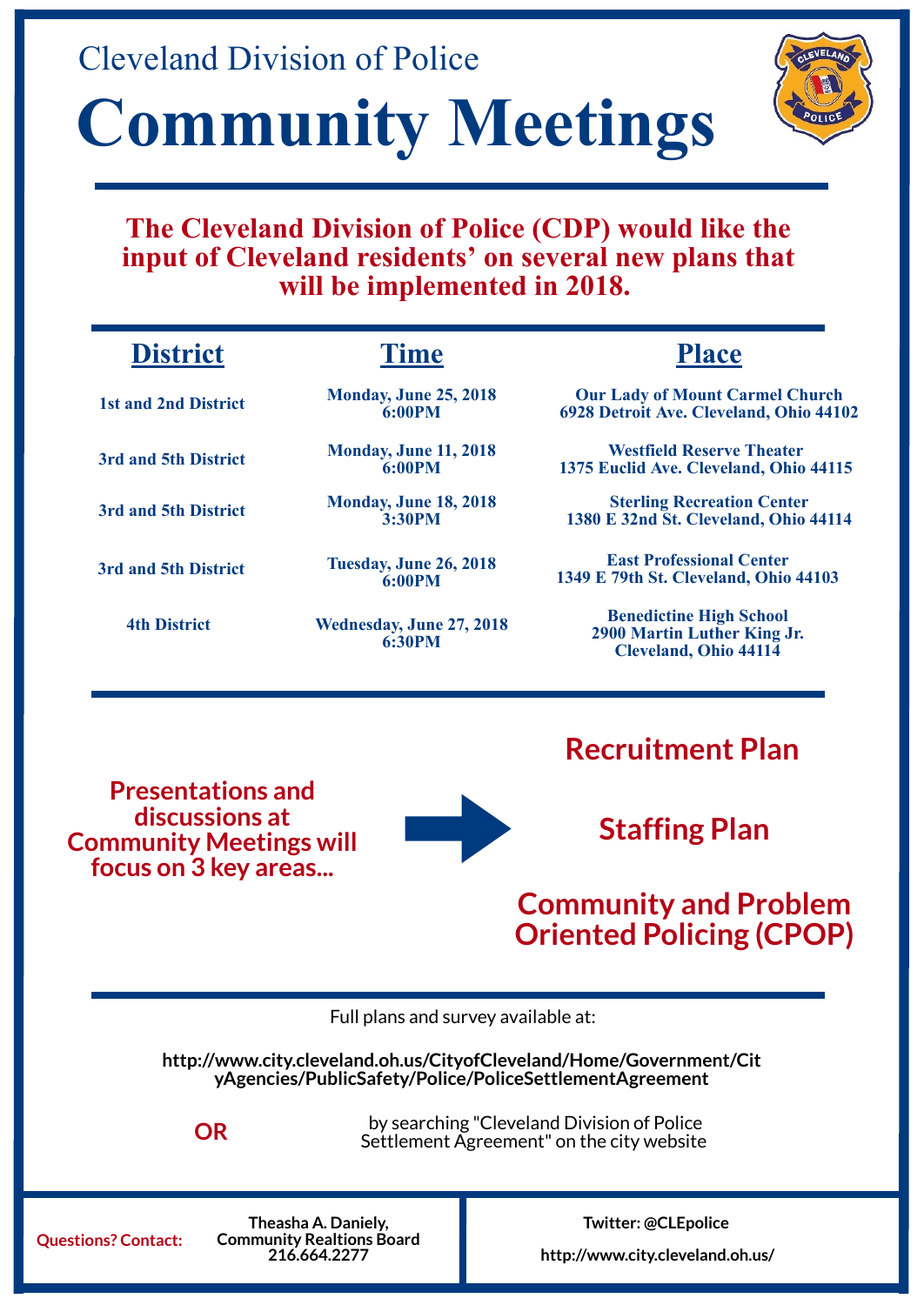**Recruitment Plan**

### **Staffing Plan**

#### **Community and Problem Oriented Policing (CPOP)**

**Presentations and discussions at Community Meetings will focus on 3 key areas...**



## **1st/2nd District**

**Monday, June 25, 2018 6:00PM**





**Our Lady of Mount Carmel Church 6928 Detroit Ave, Cleveland, Ohio 44102**

**Questions? Contact:**

**Theasha A. Daniely, Community Realtions Board 216.664.2277**

**[http://www.city.cleveland.oh.us/CityofCleveland/Home/Government/Cit](http://www.city.cleveland.oh.us/CityofCleveland/Home/Government/CityAgencies/PublicSafety/Police/PoliceSettlementAgreement) yAgencies/PublicSafety/Police/PoliceSettlementAgreement**

**http://www.city.cleveland.oh.us/**

**Twitter: @CLEpolice**

Full plans and survey available at:

**Times Places**

by searching "Cleveland Division of Police **OR** Settlement Agreement" on the city website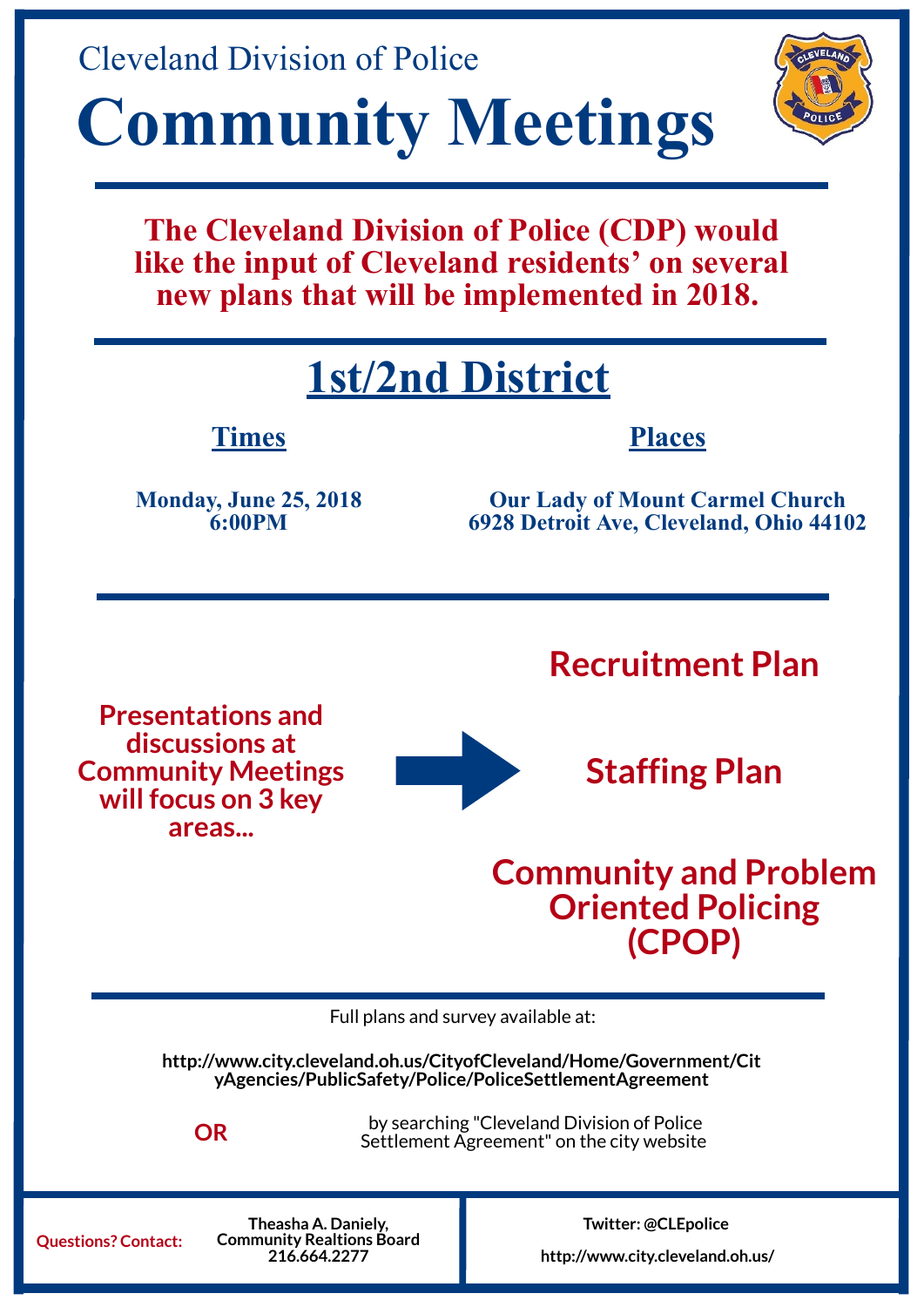**Recruitment Plan**

#### **Staffing Plan**

#### **Community and Problem Oriented Policing (CPOP)**

**Presentations and discussions at Community Meetings will focus on 3 key areas...**



## **3rd District**

**Monday, June 11, 2018 6:00PM**





**Westfield Reserve Theater 1375 Euclid Ave. Cleveland, OH 44115**

**Questions? Contact:**

**Theasha A. Daniely, Community Realtions Board 216.664.2277**

**[http://www.city.cleveland.oh.us/CityofCleveland/Home/Government/Cit](http://www.city.cleveland.oh.us/CityofCleveland/Home/Government/CityAgencies/PublicSafety/Police/PoliceSettlementAgreement) yAgencies/PublicSafety/Police/PoliceSettlementAgreement**

**http://www.city.cleveland.oh.us/**

**Twitter: @CLEpolice**

Full plans and survey available at:

#### **Times Places**

by searching "Cleveland Division of Police **OR** Settlement Agreement" on the city website

**\*Monday, June 18, 2018 3:30PM**

**\*Sterling Recreation Center 1380 E 32nd St. Cleveland, OH 44114 \*Interpreters available in Mandarin**  普通話 **and Cantonese** 廣東話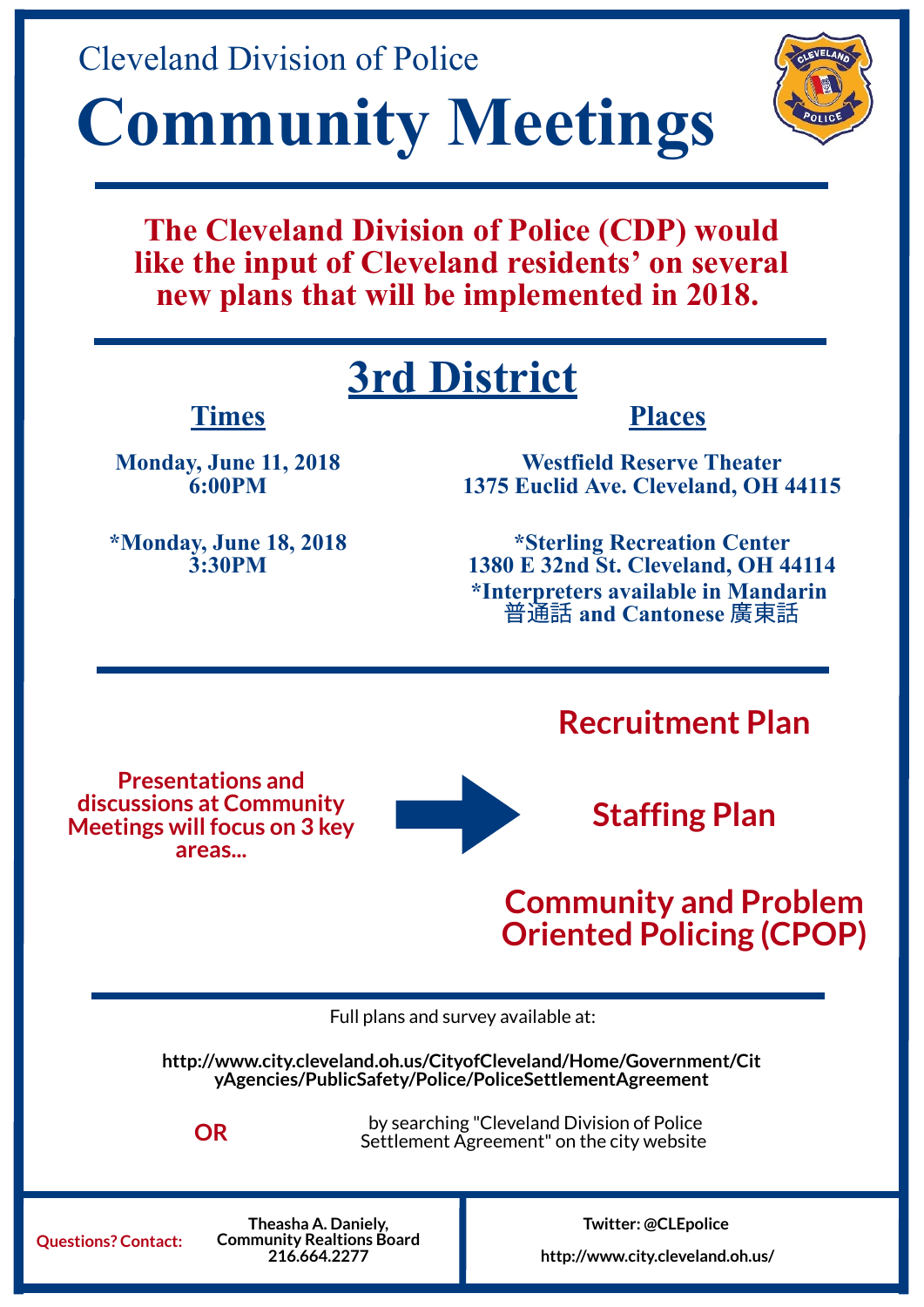## **Recruitment Plan**



**Staffing Plan**

## **Community and Problem Oriented Policing (CPOP)**

**Presentations and discussions at Community Meetings will focus on 3 key areas...**



## **4th District**

**Wednesday, June 27, 2018 6:30PM**





**Benedictine High School 2900 Martin Luther King Jr Dr, Cleveland, OH 44104**

**Questions? Contact:**

**Theasha A. Daniely, Community Realtions Board 216.664.2277**

**[http://www.city.cleveland.oh.us/CityofCleveland/Home/Government/Cit](http://www.city.cleveland.oh.us/CityofCleveland/Home/Government/CityAgencies/PublicSafety/Police/PoliceSettlementAgreement) yAgencies/PublicSafety/Police/PoliceSettlementAgreement**

**http://www.city.cleveland.oh.us/**

**Twitter: @CLEpolice**

Full plans and survey available at:

**Time Place**

by searching "Cleveland Division of Police **OR** Settlement Agreement" on the city website